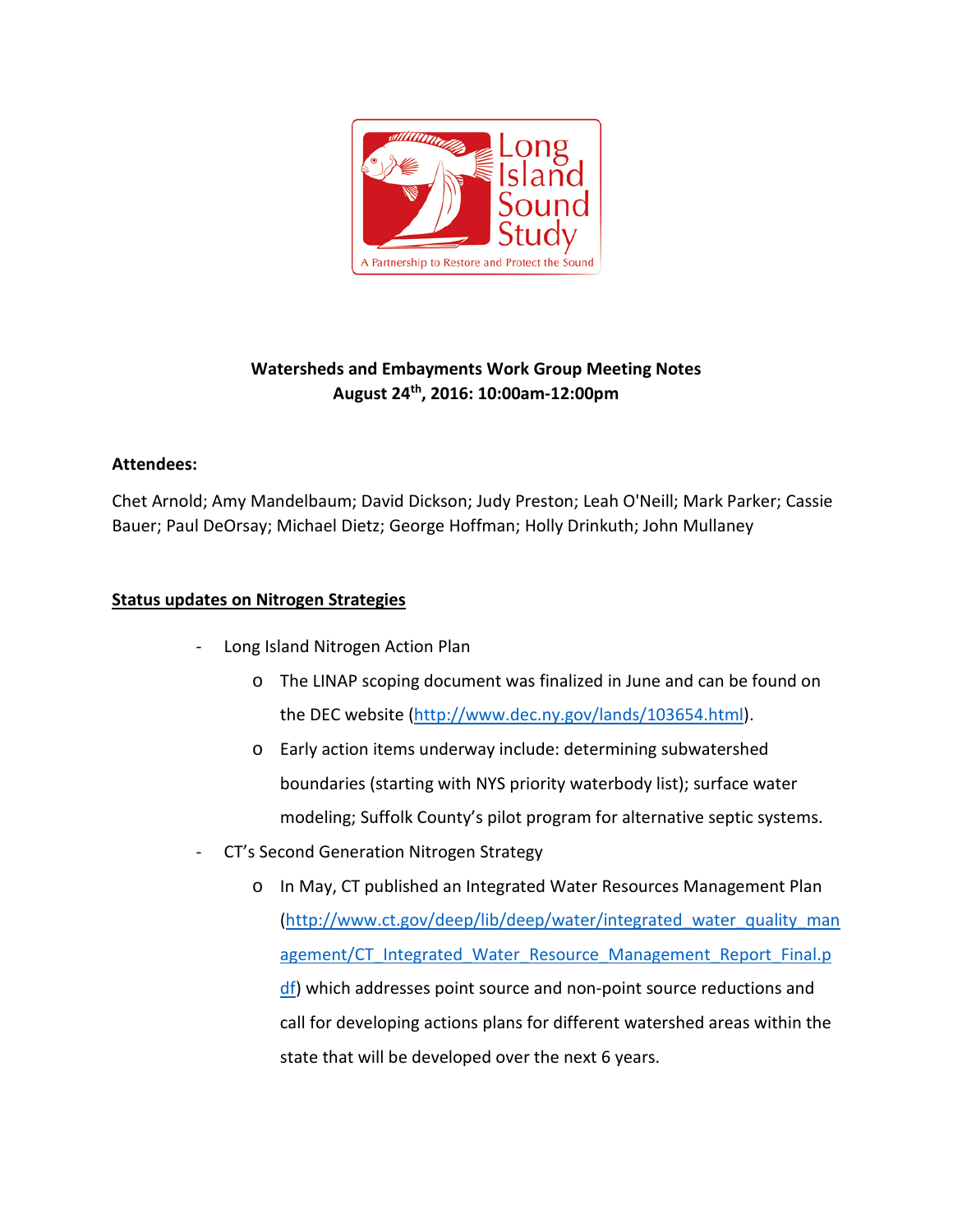

- o CTDEEP is partnering with UCONN CLEAR NEMO program to do a coastal communities outreach project on reducing turf fertilizer use in coastal watershed communities.
- o CTDOH and CTDEEP are working to hiring a contractor to do a study of septic systems located in the coastal towns in CT.
- o CTDEEP and CTDOA are working on legislative language that will add turf fertilizer usage amounts, application rates, times, etc. to the legislative state statues. They are hoping to get it into this year's legislative session.
- No updates on EPA Nitrogen Strategy. They are still in contract negotiations.

#### **Updates on the NEMO MS4 support program**

- UCONN CLEAR is hiring a new person who will be dedicated to MS4 and will help communities work through all the new requirements in the permit. A website with resources for communities will be created and a new webinar series will be available that will focus on MS4 issues. The geospatial team is also going to provide trainings on the new mapping requirements.

#### **Nitrogen Control Outreach project**

- This nitrogen project is still in the formative stages and there is no final work plan yet. This is a small project that is meant to raise awareness of nitrogen as a problem on the coast. There are a couple of work plan items: 1) convene experts on lawn/turf fertilizer and come to agreement on best science and 2) work with Jaime Vaudrey on her work and trying to translate that work into presentations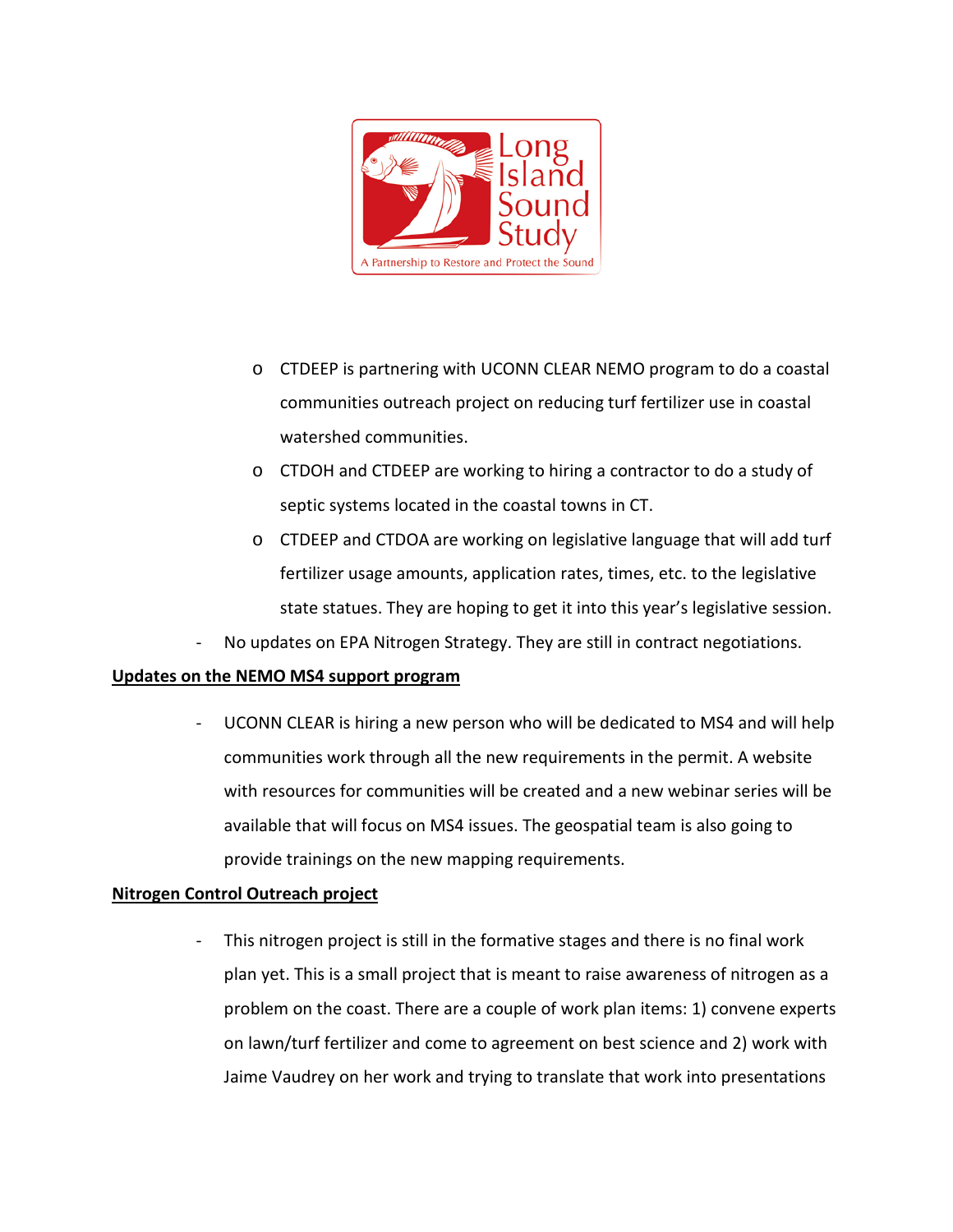

and graphics that are readily accessible so people can understand the link between them and the embayments. There will be webinars and presentations and educational material will be created. The goal is to make this part of the educational package available to MS4 communities.

## **Discuss CCMP Ecosystem Targets: Impervious Cover and Riparian Buffer Extent**

- **Impervious Cover:** How can we identify and track disconnected impervious cover? Are we going to have to do ground truthing?
	- o UConn CLEAR's dataset, going back to 1985, is 30 meter data based on land set imagery so it is perfect for tracking large changes over large periods of time, but not appropriate for looking at specific elements, such as driveways and rooftops. However, because of the new MS4 requirements in CT, mapping of impervious cover and disconnected impervious cover is being done. There was a high resolution flyover of CT in 2012 and the current MS4 agreement includes a subcontract to create a high resolution impervious cover layer for the entire state of CT. This would be at the level of outlining specific impervious elements. Another high resolution imagery in LIDAR was flown last spring. The issue is that it is still largely a field exercise to determine which impervious cover is connected and which is disconnected. If we start with a baseline, we can record how much is disconnected with every new LID project and keep track of it that way. This is a very aggressive target in terms of being able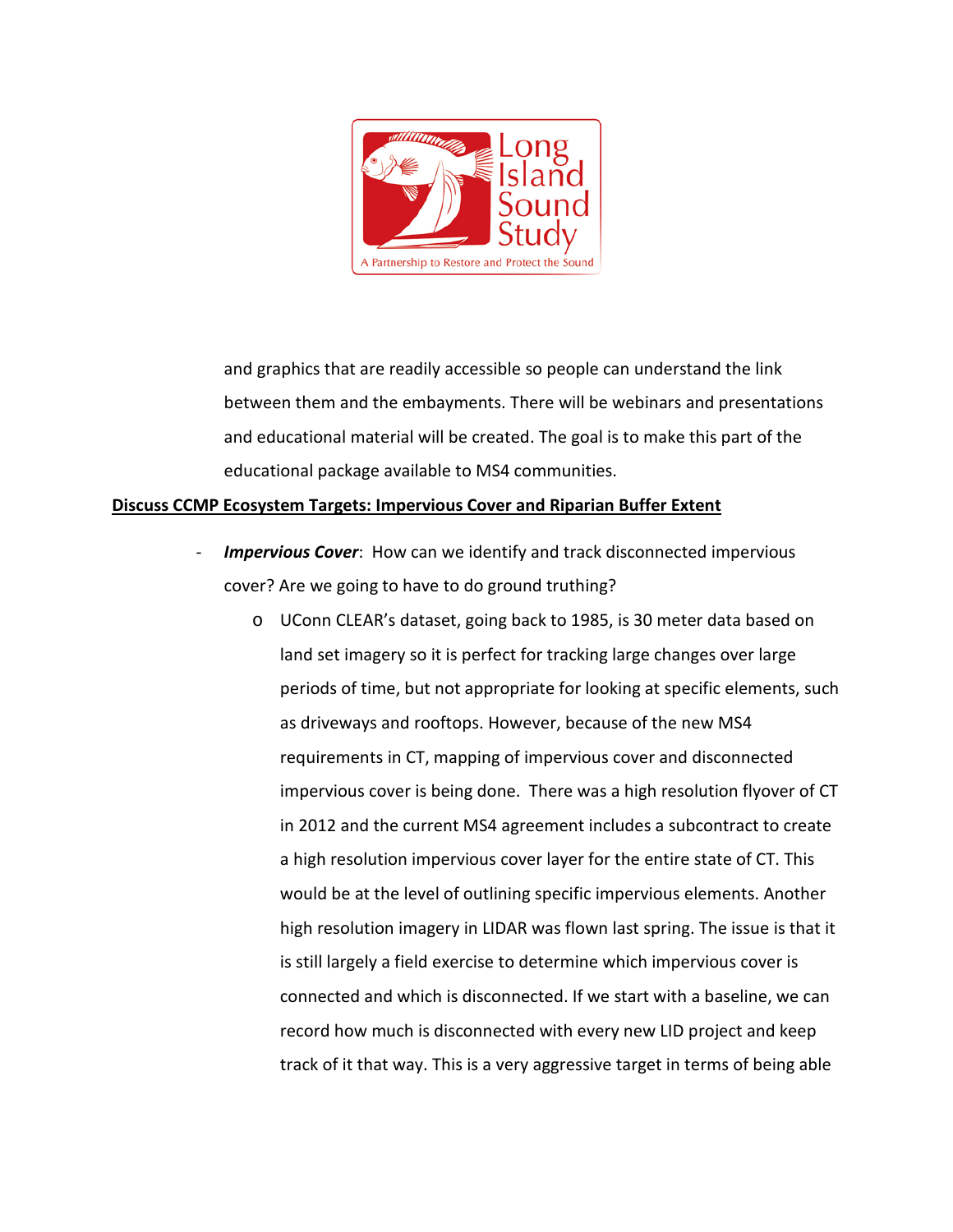

to measure it, but the good news is that the data exists and the MS4 communities in CT have a need to track this.

- o Another way to estimate impervious cover could be to look at the response of stream gauges.
- *Riparian Buffer Extent:*
	- o The 30 meter resolution data collected by UCONN CLEAR is appropriate to track this ecosystem target.
	- o Judy also tracks projects through the Coastal Certificate program.

## **Non-point source tracking tool**

- LISS funded a study of potential NPS tracking tools for the LISS watershed. The recommendation from that final report was to follow a model similar to the Chesapeake Bay tool, CAST.
- A discussion of a NPS tracking tool was brought up at the last Management Committee meeting in July and there was interest from some of the members in supporting a tool and having the workgroup come up with recommendations on how to move forward with a pilot project in a CT and/or NY watershed.
- CTDEEP is considering piloting the tool in one of the watersheds in CT and putting in next year's work plan/budget request.
- For the next Management Committee meeting, we will put forth a recommendation to pilot a NPS tracking tool in a watersheds in CT and potentially one in NY.